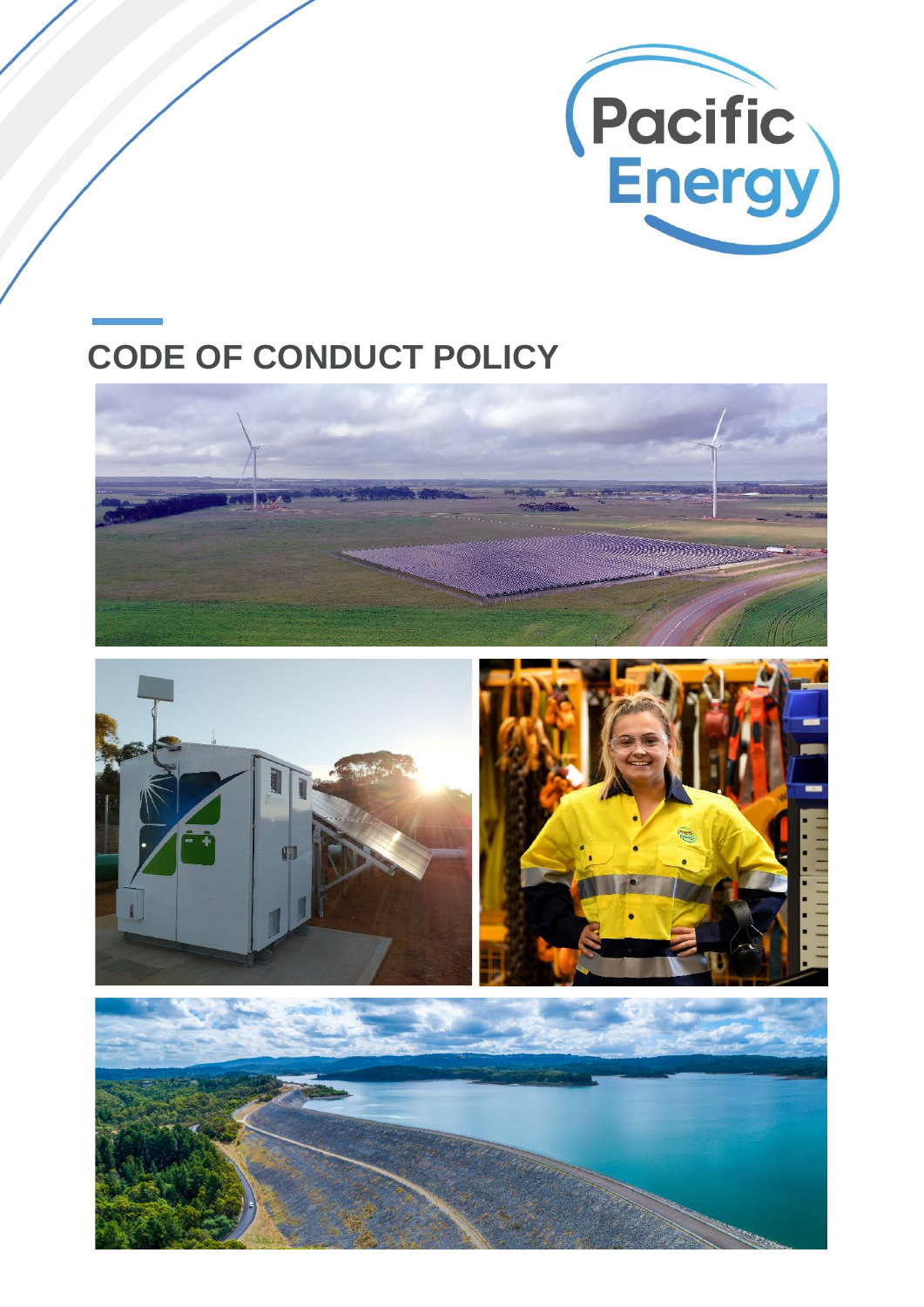# **TABLE OF CONTENTS**

| 1.     |        |  |  |  |  |  |  |  |
|--------|--------|--|--|--|--|--|--|--|
|        | 1.1    |  |  |  |  |  |  |  |
|        | 1.2    |  |  |  |  |  |  |  |
|        | 1.3    |  |  |  |  |  |  |  |
|        | 1.4    |  |  |  |  |  |  |  |
| 2.     |        |  |  |  |  |  |  |  |
| 2.1    |        |  |  |  |  |  |  |  |
|        | 2.2    |  |  |  |  |  |  |  |
|        | 2.3    |  |  |  |  |  |  |  |
| 3.     |        |  |  |  |  |  |  |  |
| 3.1    |        |  |  |  |  |  |  |  |
|        | 3.2    |  |  |  |  |  |  |  |
| 4.     |        |  |  |  |  |  |  |  |
| 5.     |        |  |  |  |  |  |  |  |
| 6.     |        |  |  |  |  |  |  |  |
| 7.     |        |  |  |  |  |  |  |  |
| 8.     |        |  |  |  |  |  |  |  |
| 9.     |        |  |  |  |  |  |  |  |
| 10.    |        |  |  |  |  |  |  |  |
| 11.    |        |  |  |  |  |  |  |  |
| 12.    |        |  |  |  |  |  |  |  |
| 13.    |        |  |  |  |  |  |  |  |
| 14.    |        |  |  |  |  |  |  |  |
| 15.    |        |  |  |  |  |  |  |  |
|        |        |  |  |  |  |  |  |  |
|        |        |  |  |  |  |  |  |  |
|        | 17.1   |  |  |  |  |  |  |  |
|        | 17.2   |  |  |  |  |  |  |  |
| 17.3   |        |  |  |  |  |  |  |  |
| 17.4   |        |  |  |  |  |  |  |  |
|        | 17.4.1 |  |  |  |  |  |  |  |
| 17.4.2 |        |  |  |  |  |  |  |  |
|        |        |  |  |  |  |  |  |  |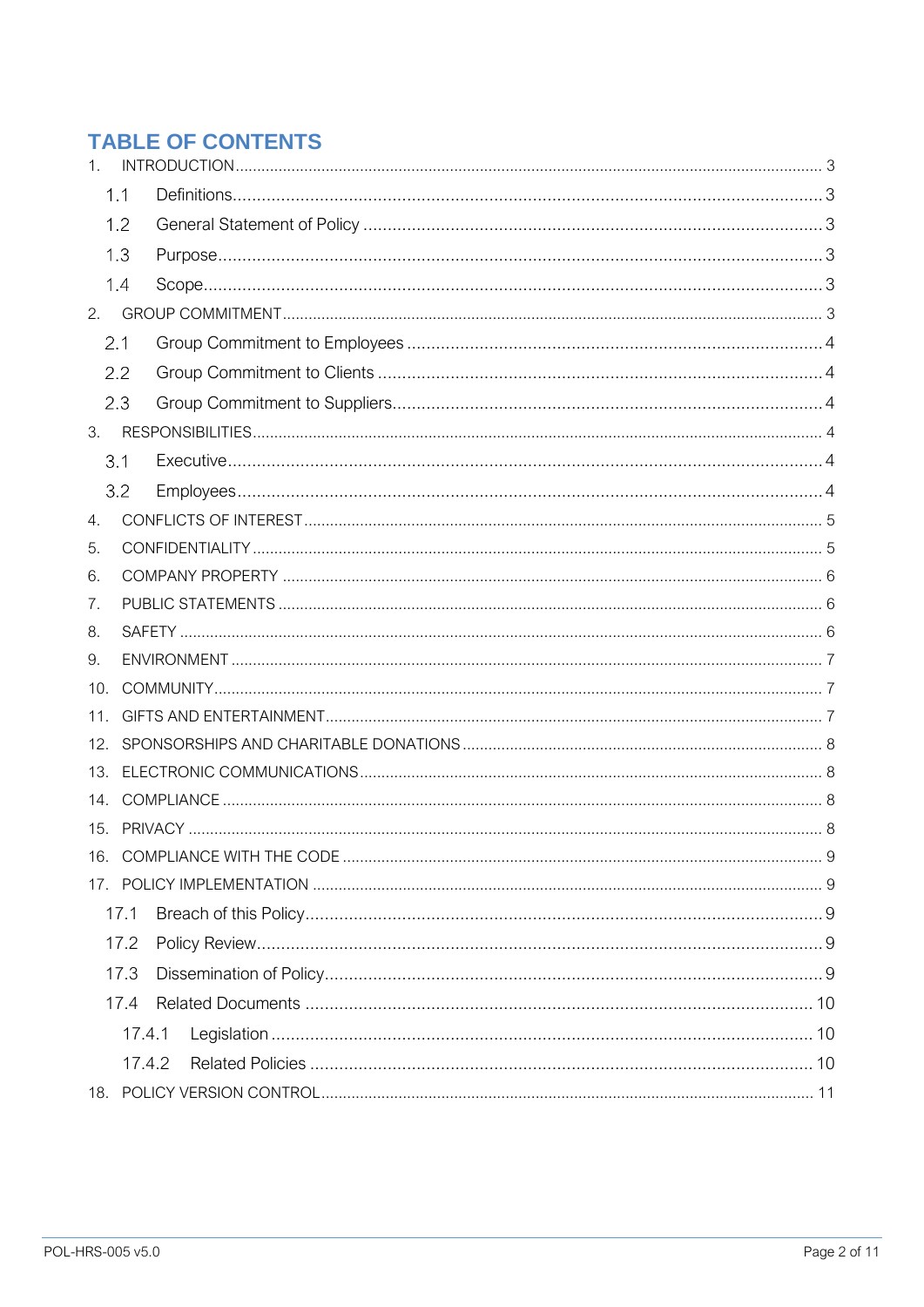# <span id="page-2-0"></span>**1. INTRODUCTION**

#### <span id="page-2-1"></span>**Definitions**

| Personnel        | All employees, contractors, consultants, and visitors of the Pacific<br>Energy group of companies (the <b>Group</b> ).             |
|------------------|------------------------------------------------------------------------------------------------------------------------------------|
| <b>Employees</b> | Any person with a direct employment relationship with the Group and<br>therefore paid by the Group either through wages or salary. |
| Manager          | An individual employee's direct supervisor/manager.                                                                                |
| <b>CEO</b>       | <b>Chief Executive Officer</b>                                                                                                     |
| Code             | Code of Conduct Policy                                                                                                             |

## <span id="page-2-2"></span>**1.2 General Statement of Policy**

This Code specifies the standards of behaviour required by employees in the performance of their duties. In general terms the following principles are a guide for employee behaviour:

- − to act with integrity and professionalism in the performance of their duties and in the proper use of the Group's information, funds, equipment and facilities;
- − to exercise fairness, respect, objectivity and consideration in all their dealings in the course of carrying out their duties; and to avoid real, apparent or perceived conflicts of interest.

The Code supplements the formal policies and procedures of the Group, which employees are also required to adhere to in the conduct of their roles.

#### <span id="page-2-3"></span>**Purpose**

The purpose of this Code is to ensure as best as possible, the Group and all its employees conduct themselves with integrity and ethically. Each employee should apply the principles of the Code to relationships with each other, their employer and with all those with whom deal in our work for the Group.

This Code is a guide for the way we operate.

## <span id="page-2-4"></span>1.4 Scope

This Code applies to all Group personnel.

It is the responsibility of the Group employees to comply with this Code.

## <span id="page-2-5"></span>**2. GROUP COMMITMENT**

The Group is dedicated to delivering exceptional performance for clients and employees. The Group aims to be the leader in its field while operating transparently, honestly, with integrity and responsibility. The Group will conduct its business ethically and in accordance with the standards set out in this Code.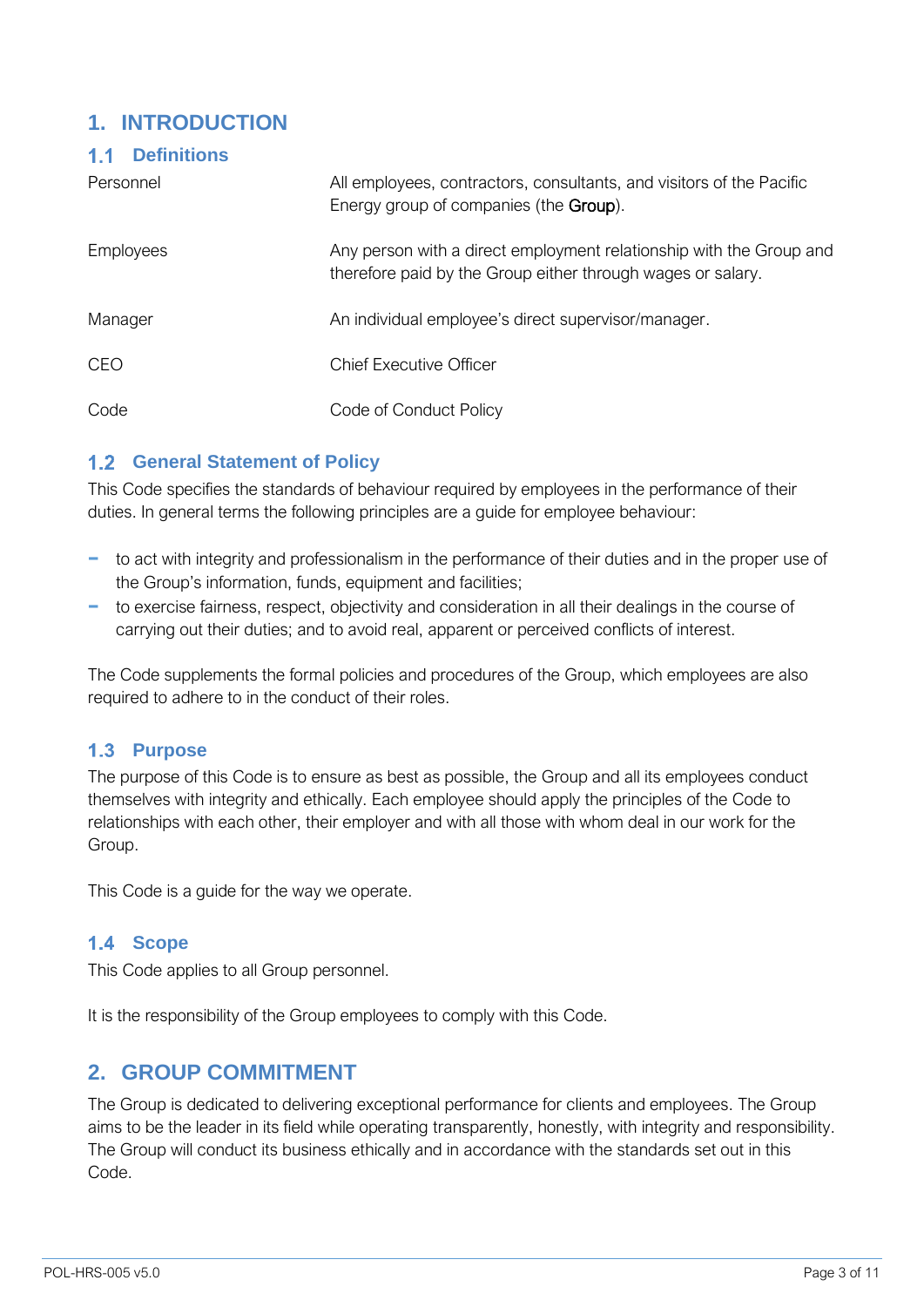## <span id="page-3-0"></span>**Group Commitment to Employees**

The Group's employees are key to the overall success of the organisation and are its most important resource. The Group is committed to providing a safe and healthy work environment that promotes consultation and participation at every level, keeping employees informed of the Group's activities. The Group will ensure all employees are treated in a fair and honest manner free of harassment, bullying, hostility and offensive behaviour.

The Group is committed to protecting the integrity of its financial reporting and promotes a structure of review and authorisation designed to ensure the truthful and accurate presentation of its financial position. The Group will prepare and maintain its accounts fairly and accurately in accordance with accounting and financial reporting standards that represent the laws and regulations of the country in which the Group conducts its business.

#### <span id="page-3-1"></span>**Group Commitment to Clients**

The Group's success is tied directly to the accomplishments of its clients.

Employees have an obligation to deal with the Group's clients in a fair and responsible manner. Each employee will assist the Group in delivering superior service and product quality to all clients. The Group regards ethics, honesty and clear communication as the foundations of its reputation, which enables the Group to build successful and long-term business relationships.

## <span id="page-3-2"></span>**2.3 Group Commitment to Suppliers**

Suppliers are essential to the growth, development, and success of the Group.

A relationship with our suppliers is based on mutual trust and confidence and is of vital importance to the Group. The conduct of our employees toward suppliers must always support and build upon this value.

# <span id="page-3-3"></span>**3. RESPONSIBILITIES**

#### <span id="page-3-4"></span>**Executive**

Approval of this Code.

Ensuring that this Code is applied at all times, in all circumstances.

#### <span id="page-3-5"></span>**Employees**

Employees, including Managers, are expected to:

- − undertake their duties with honesty, care and diligence, using authority in a fair and equitable manner;
- − abide by policies and procedures, instructions and lawful directions that relate to their employment and duties;
- − ensure that they take all reasonable care to ensure their own safety and health while at work and to avoid adversely affecting the safety and health of others;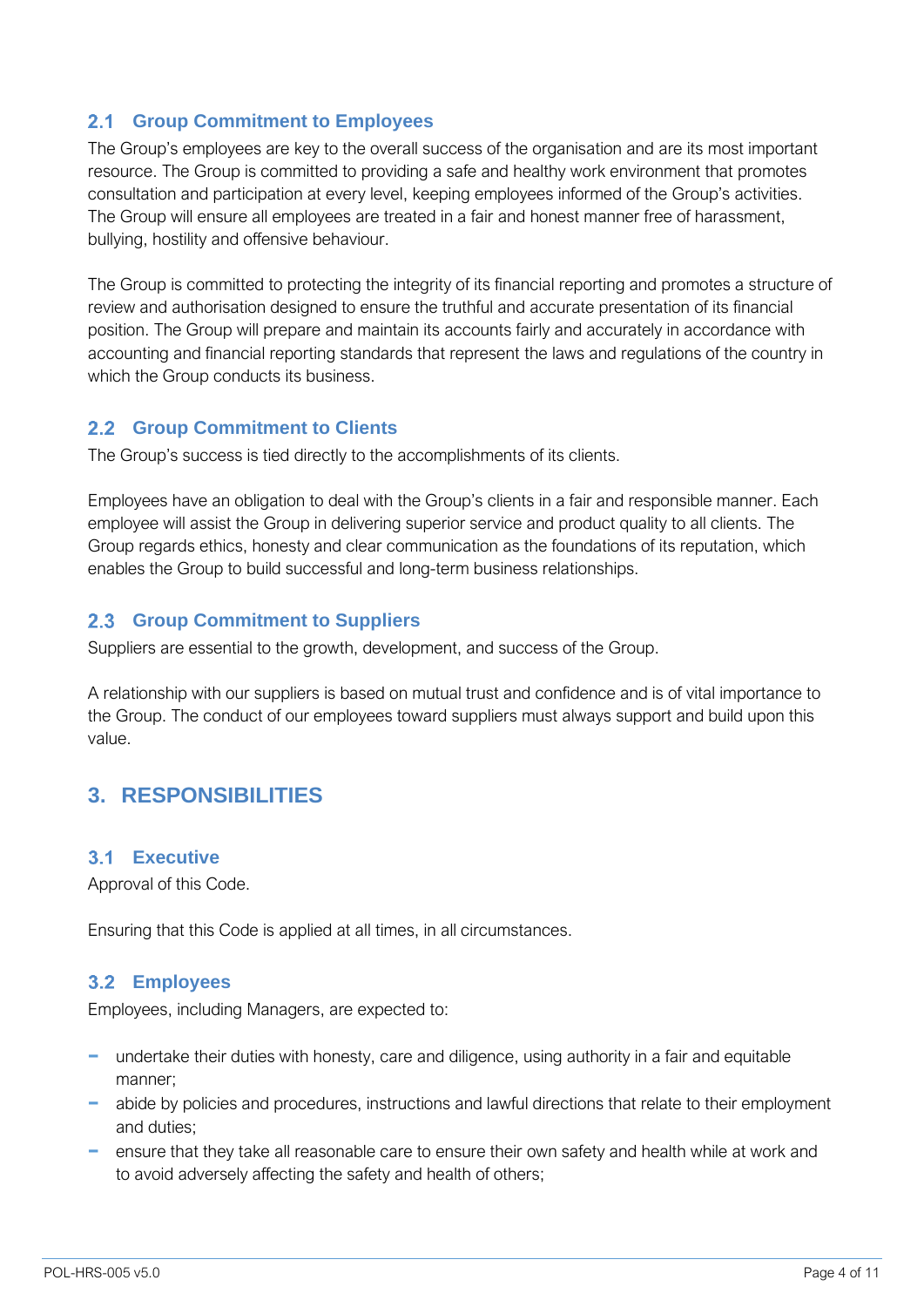- − to comply with all anti-discrimination and equal opportunity laws in the course of their duties;
- − treat people they deal with in the course of their employment with respect, fairness, decency and courtesy;
- − behave in a manner that maintains or enhances the reputation of the Group;
- avoid actual or apparent conflicts of interest, and promptly disclose to the Group CEO or Company Secretary any potential conflicts of interest;
- − ensure dress and appearance is appropriate for the performance of their duties, including wearing personal protective equipment where provided or where safety standards specify; and
- − comply with the laws and regulations that govern our business and activities.

# <span id="page-4-0"></span>**4. CONFLICTS OF INTEREST**

The Group expects that employees will perform their duties conscientiously, honestly and in accordance with the best interests of the Company. Employees must avoid any personal, financial or other interest which may be in conflict with their duties and responsibilities to the Group.

In general, a conflict of interest exists in any situation in which an employee uses their position at the Group for personal gain or benefit, whether directly or through a relative or associate. Some conflicts are obvious. Many situations are, however, less clear-cut.

For that reason, the emphasis of the Group is on full disclosure by the employee to the Group CEO or Company Secretary of all circumstances that could conceivably be construed as a conflict of interest. The Group will record any disclosure on the Group Conflict of Interest Register.

Accepting any external appointment, such as a board appointment, working for another organisation, or conducting a business that detracts from an employee's ability to fulfill their specified role for the Group is not permitted without the permission of the CEO.

# <span id="page-4-1"></span>**5. CONFIDENTIALITY**

Employees must not disclose to any outside person any commercially sensitive or confidential information that they obtain through their employment with the Group. This includes information about clients or their projects. If unsure, employees must discuss the matter with their Manager. Similarly, employees must respect the confidentiality of information received from customers and suppliers.

Information obtained at work or held in the Group's records, must not be used to obtain financial reward or any other benefit, or to take advantage of another person. All documentation stored, in any form, relating to the employee's work or the business of the Group is the property of the Group unless otherwise agreed.

On termination of employment with the Group, no documentation or information relating to the employee's work or to the business of the Group is to be removed for any reason.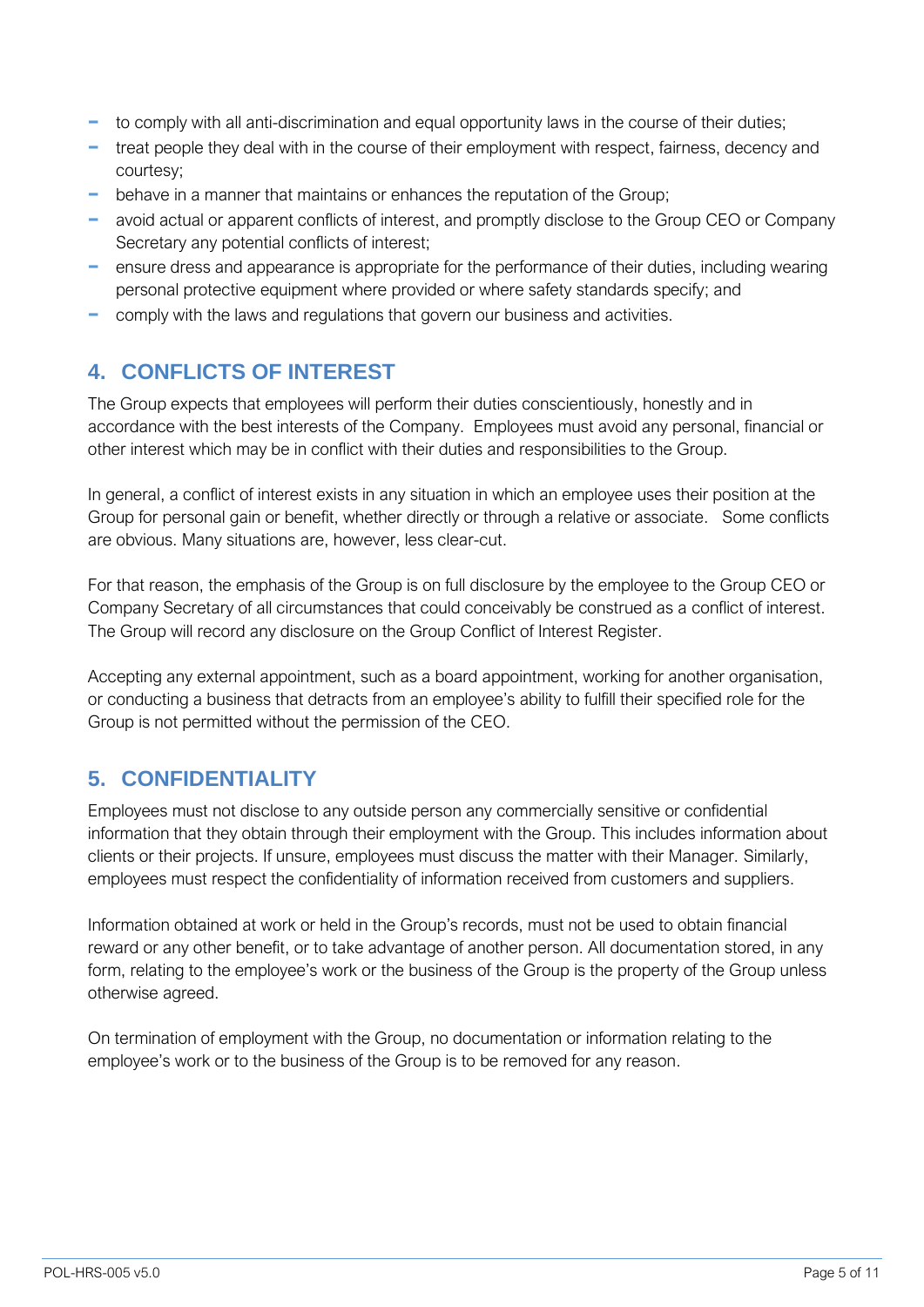# <span id="page-5-0"></span>**6. COMPANY PROPERTY**

Group property, funds, facilities and services must be used only for authorised purposes. Employees are responsible for the proper use, reasonable care and security of Group property and information entrusted to them. Employees should be able to account for such equipment at all times in accordance with established procedures.

Property and information of the Group must not be misappropriated for personal use. Employees should not make any significant use of Company property, information or facilities for their own personal benefit or purposes.

Unless governed by law or otherwise agreed in writing, any intellectual property developed by an employee during or as a result of their employment by the Group is the sole property of the Group. Patents, rights or copyright, as appropriate, developed in the course of an employee's employment must be assigned to the Group.

Other than in the ordinary course of business, no employee has the authority to dispose of Group property to any individual, company or organisation without prior permission, in writing from their Manager.

If an employee has any doubts as to the acceptability of their intended actions, they should check with their Manager.

# <span id="page-5-1"></span>**7. PUBLIC STATEMENTS**

The Group's relationships with the media and the investment community are conducted exclusively by the CEO or Chairman or as delegated by them. In the case of telephone inquiries, employees should obtain the name, agency, address, and telephone number of the representative making the inquiry, and immediately report it to their Manager.

Employees are prohibited from participating in social media forums, internet chat rooms or newsgroup discussions on matters pertaining to the Group's activities. Employees who encounter a discussion pertaining to the Group should advise management immediately, so the discussion can be monitored. This does not apply to those platforms that are endorsed by the Group and are part of the way the Group communicates with its personnel.

# <span id="page-5-2"></span>**8. SAFETY**

The Group believes everyone has a right to return home safely every day. Each employee has a personal responsibility to take all reasonable precautions in every activity, not just to ensure their own personal safety, but also to avoid harming others.

Employees must observe and comply with all safety practices and procedures introduced by the Group to maintain a safe workplace. Unsafe work practices must be reported to an employee's immediate Manager.

Group equipment is to be maintained in a safe operating condition.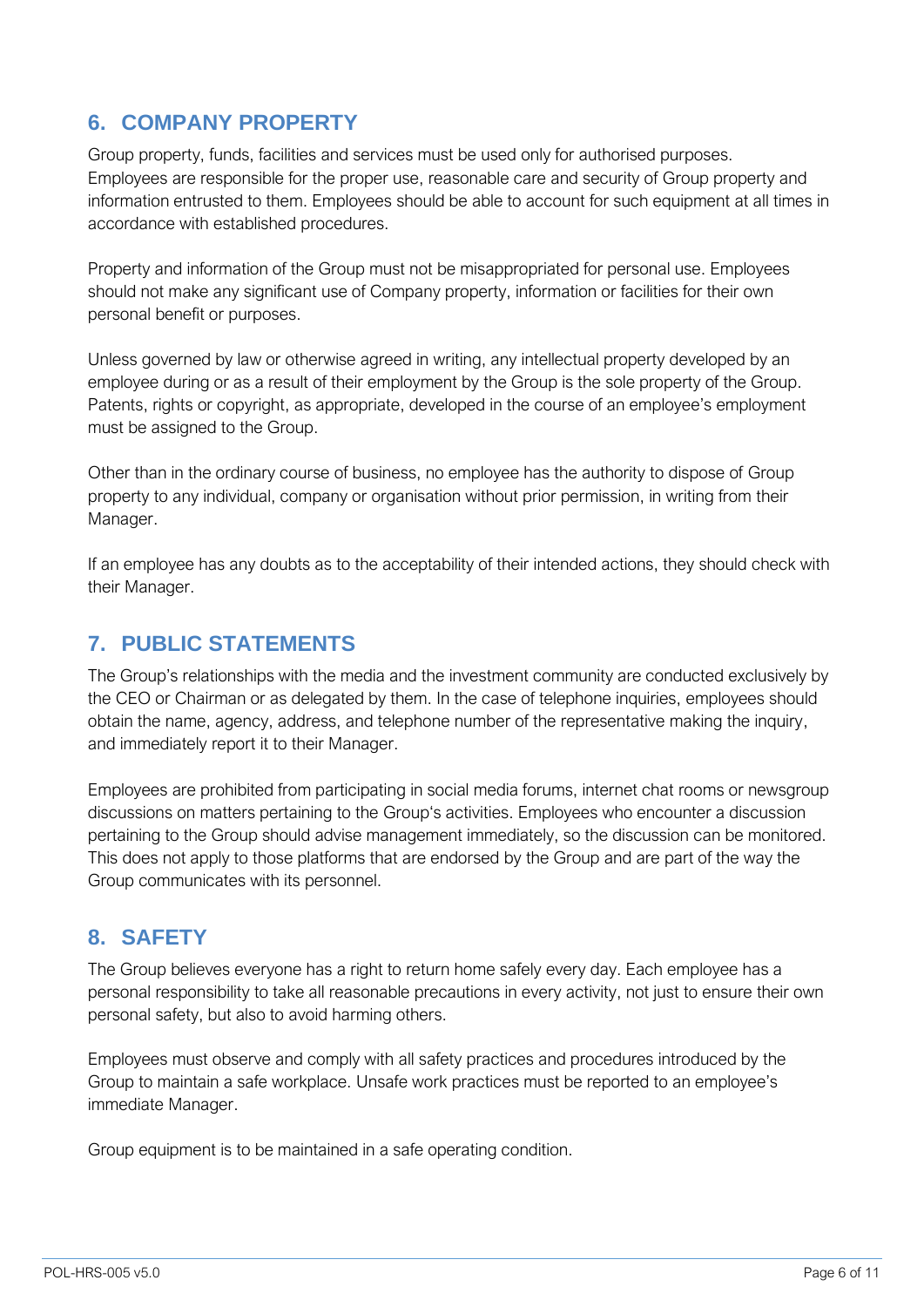Protective equipment supplied by the Group must be correctly used at all times by employees.

## <span id="page-6-0"></span>**9. ENVIRONMENT**

Employees must comply with relevant legislation and promote environmental awareness, to raise standards.

Employees must comply with the Group Environment Policy and environmental policies of clients.

Employees are to use energy and other resources efficiently.

# <span id="page-6-1"></span>**10. COMMUNITY**

The Group understands that, wherever we operate, we potentially impact the local community.

We are committed to building relationships and working collaboratively with the communities in which we work.

Employees are encouraged to support community activities in the areas in which they work.

# <span id="page-6-2"></span>**11.GIFTS AND ENTERTAINMENT**

Employees, from time to time, entertain or are entertained, and give or receive gifts in the course of their duties. Gifts should never be offered or accepted in circumstances where the outcome of a transaction may be influenced by the gift, or give rise to the perception that the transaction may be influenced by the gift.

Employees involved in a tendering process must refrain from actions which may give rise to an expectation of some favoured treatment from or by any tendering party.

Under no circumstances must employees offer or accept money.

Any gift offered to an employee of over \$250 in value must not be accepted without the express authority of the Group CEO.

Bribing, or attempting to bribe, a foreign public official (even outside Australia) is a serious crime under Australian law with harsh maximum penalties (including imprisonment for individuals involved). The Group may also be liable for breaches by employees. The definitions of "foreign public official" and "bribe" are very broad. Employees must ensure that they do not participate in any conduct which may directly or indirectly provide any benefit or advantage to a foreign public official where such benefit is not legitimately due or is intended to influence the foreign public official.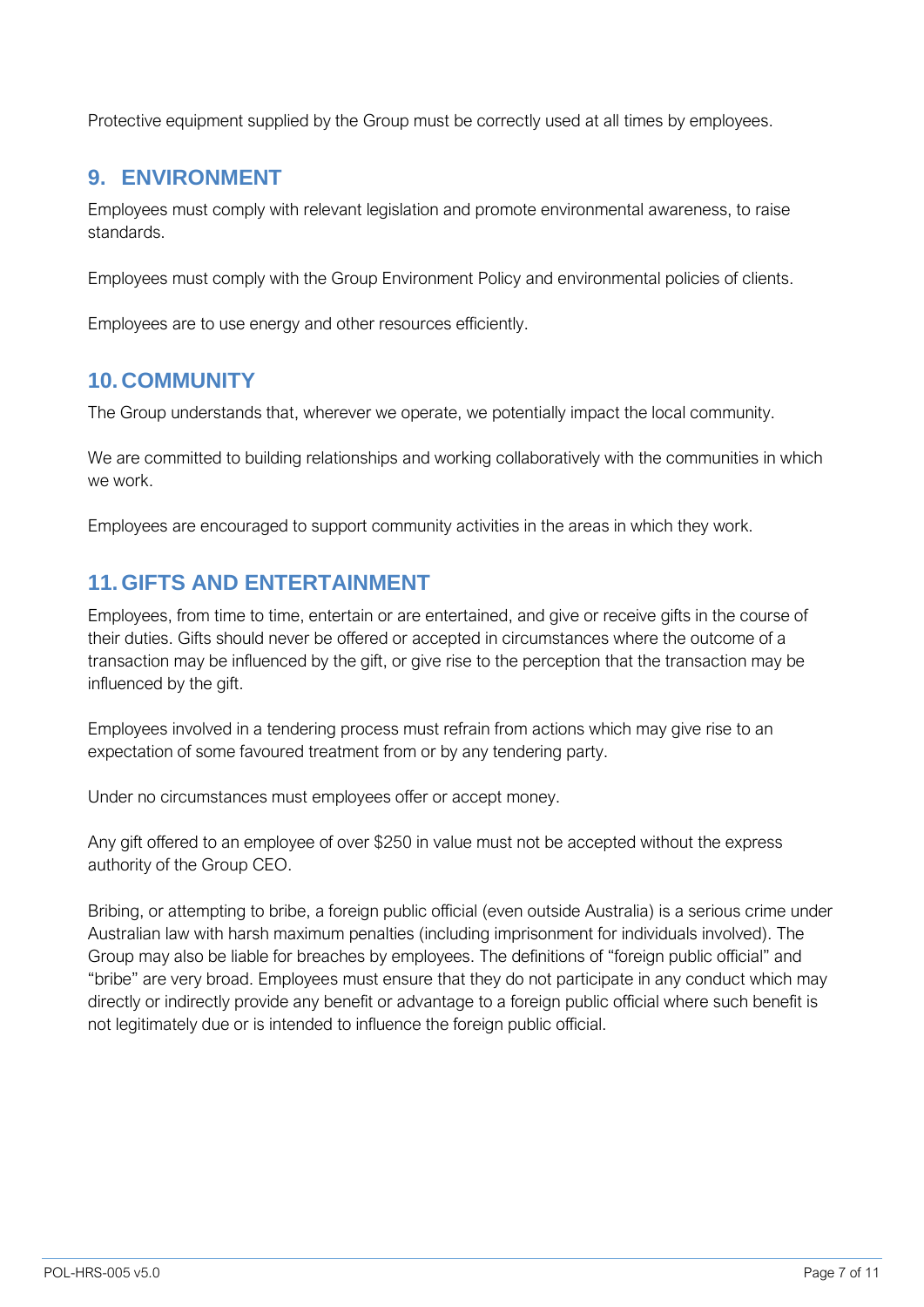# <span id="page-7-0"></span>**12.SPONSORSHIPS AND CHARITABLE DONATIONS**

The Group may support local community groups and charities through sponsorships and donations that are legal, ethical and further the interests of the Group.

When considering sponsorship and donations, employees must comply with the Group Delegations of Authority.

The Group is politically neutral. It makes no political contributions and will not align itself with any political party.

# <span id="page-7-1"></span>**13.ELECTRONIC COMMUNICATIONS**

The Group issues applicable employees with computer equipment and accessories required to effectively perform their duties, and also provide required technical assistance. The equipment and related software assigned to employees' remains the property of the Group and shall be used in accordance with the IT conditions of use (refer to Induction Process). By using such equipment employees agree to comply with these conditions.

The Group expects these resources to be used appropriately. Accessing illegal or offensive websites (including sites of a pornographic or racial/ethnic nature) is prohibited, and employees must not transmit illegal, offensive or defamatory emails. The downloading of unauthorised software or the transgression of Group software licenses is strictly prohibited as this is a breach of international copyright laws. Employees should be aware that the Group occasionally monitors employees' emails to ensure compliance with the foregoing.

The Group expects employees to ensure that their communication and interaction with others, during the course of their employment with the Group, through any medium, is appropriate at all times.

Employees are provided the IT conditions of use at the time of employment and failure to comply with these conditions will result in their system access being restricted or disabled and, in some cases, disciplinary action being taken.

# <span id="page-7-2"></span>**14. COMPLIANCE**

Employees must be aware of, and adhere to, company policies, especially those relating to health and safety, equal opportunity, privacy and continuous disclosure.

In the course of their duties, employees must comply, at all times, with relevant laws and regulations of the country in which they work. Non-compliance with the law can lead to disciplinary action, up to and including termination of employment.

# <span id="page-7-3"></span>**15.PRIVACY**

Employees and the Group must comply strictly with the privacy principles of the Privacy Act.

Private information about a co-worker, supplier, customer or any other person dealing with the Group must not be discussed without prior written consent.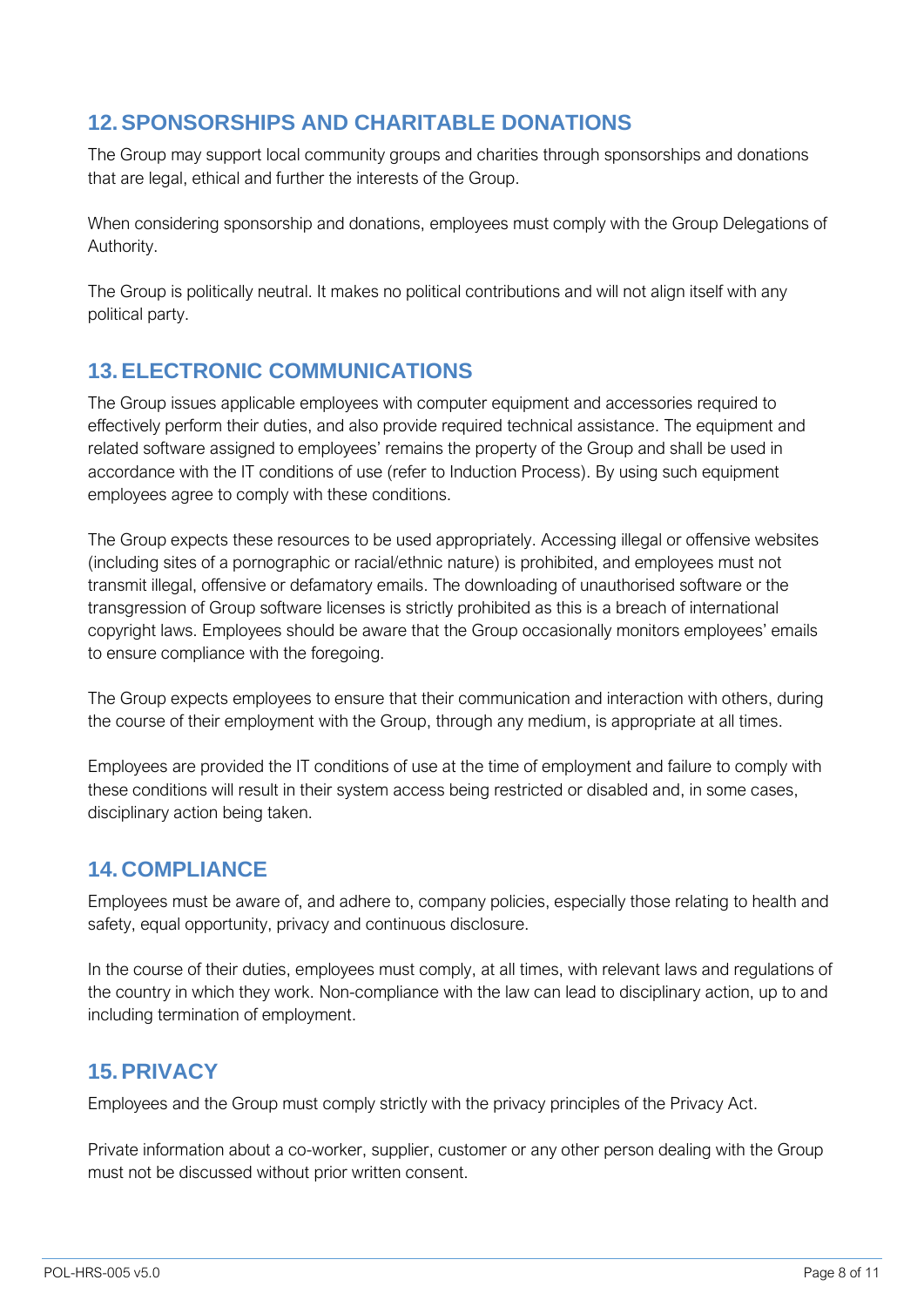# <span id="page-8-0"></span>**16. COMPLIANCE WITH THE CODE**

The Group expects every employee to adhere to the standards described in this Code and, wherever applicable, the standards described in more detailed policies, procedures and legislation.

Employees have a duty to observe the Code and ensure that no breaches occur. Breaches require immediate attention and employees have a duty to report known or suspected breaches of the Code to their manager. Should an employee desire greater anonymity, the employee may contact Human Resources for further investigation.

A complaint or disclosure about an alleged breach of the Code should be in writing and contain details about the date, time and nature of the alleged breach and include any available support material. All reports are treated as confidential.

In accordance with the Group's Whistleblower Policy the Group will protect any "whistleblower" who reports a violation in good faith and on reasonable grounds and will comply with laws relating to "whistleblower protection". Please refer to the Group's Whistleblower Policy for further information relating to reportable conduct.

# <span id="page-8-1"></span>**17.POLICY IMPLEMENTATION**

#### <span id="page-8-2"></span>**17.1 Breach of this Policy**

Failure to comply with the principles of this policy could result in appropriate disciplinary actions, including termination. Additionally, individuals may be subject to loss of Group access and privileges.

#### <span id="page-8-3"></span>**17.2 Policy Review**

The CEO will monitor the effectiveness and review the implementation of this policy, considering its suitability, adequacy and effectiveness. Any improvements identified will be made as soon as possible.

All employees are responsible for the success of this policy and should ensure they use it to disclose any suspected wrongdoing.

Employees are invited to comment on this policy and suggest ways in which it might be improved. Comments, suggestions and queries should be addressed to the Company Secretary.

This policy will be reviewed annually by 20 December.

#### <span id="page-8-4"></span>**17.3 Dissemination of Policy**

A copy of this policy will be provided to each employee upon commencement of employment and additional copies will be made available upon request.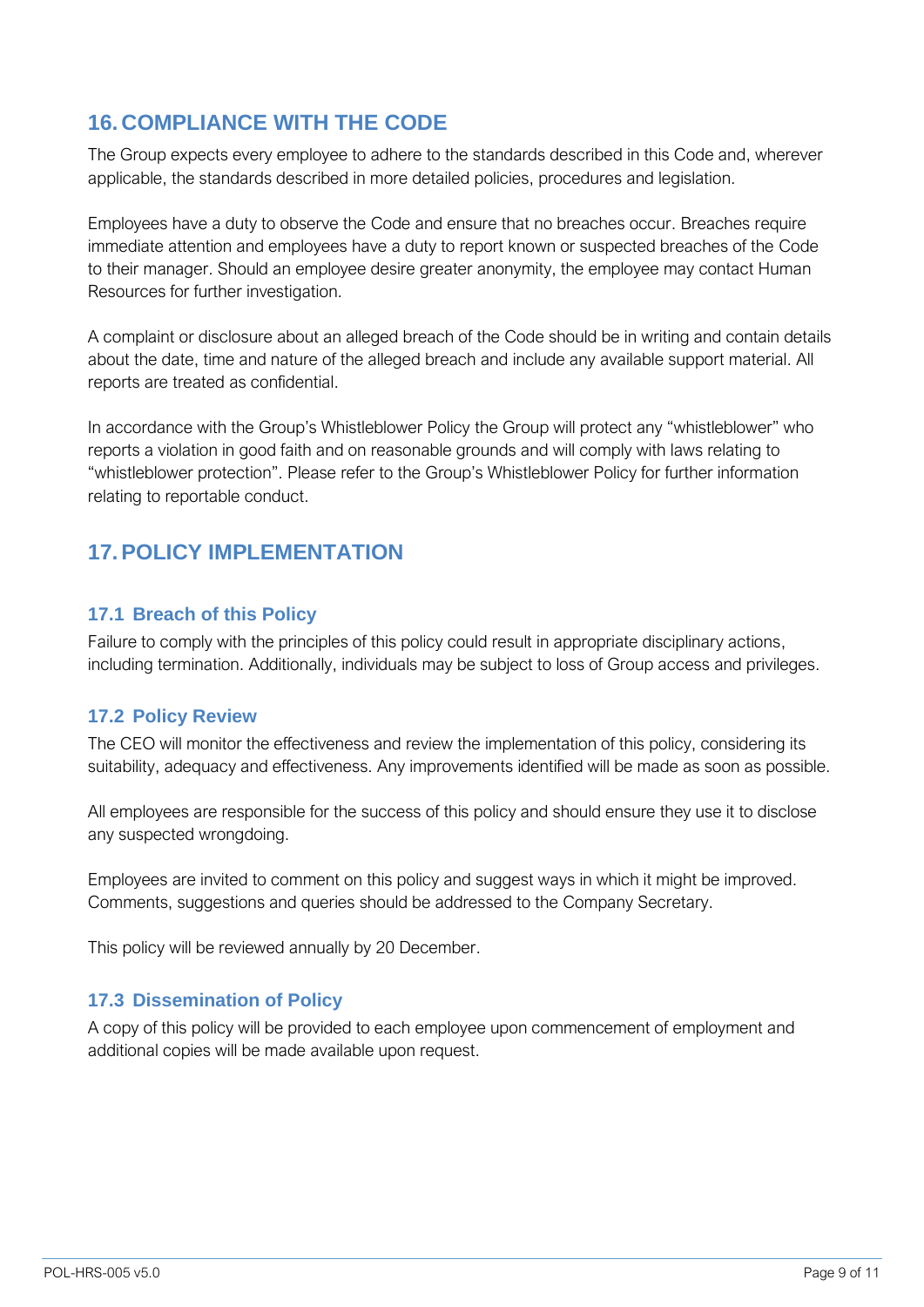## <span id="page-9-0"></span>**17.4 Related Documents**

#### <span id="page-9-1"></span>**17.4.1 Legislation**

- (i) Age Discrimination Act 2004 (Cth)
- (ii) Australian Human Rights Commission Act 1986 (Cth)
- (iii) Disability Discrimination Act 1992 (Cth)
- (iv) Disability Services Act 1993 (WA)
- (v) Equal Opportunity Act 1984 (WA)
- (vi) Occupational Safety and Health Act 1984 (WA)
- (vii) Racial Discrimination Act 1975 (Cth)
- (viii) Sex Discrimination Act 1984 (Cth)
- (ix) Gender Reassignment Act 2000 (WA)
- (x) Workplace Gender Equality Act 2012 (Cth)
- (xi) Racial Hatred Act 1995 (Cth)
- (xii) Fair Work Act 2009 (Cth)

#### <span id="page-9-2"></span>**17.4.2 Related Policies**

- (i) Grievances and Disputes Policy
- (ii) Discrimination, Harassment and Bullying Policy

Jamie Cullen Group CEO

14 September 2021